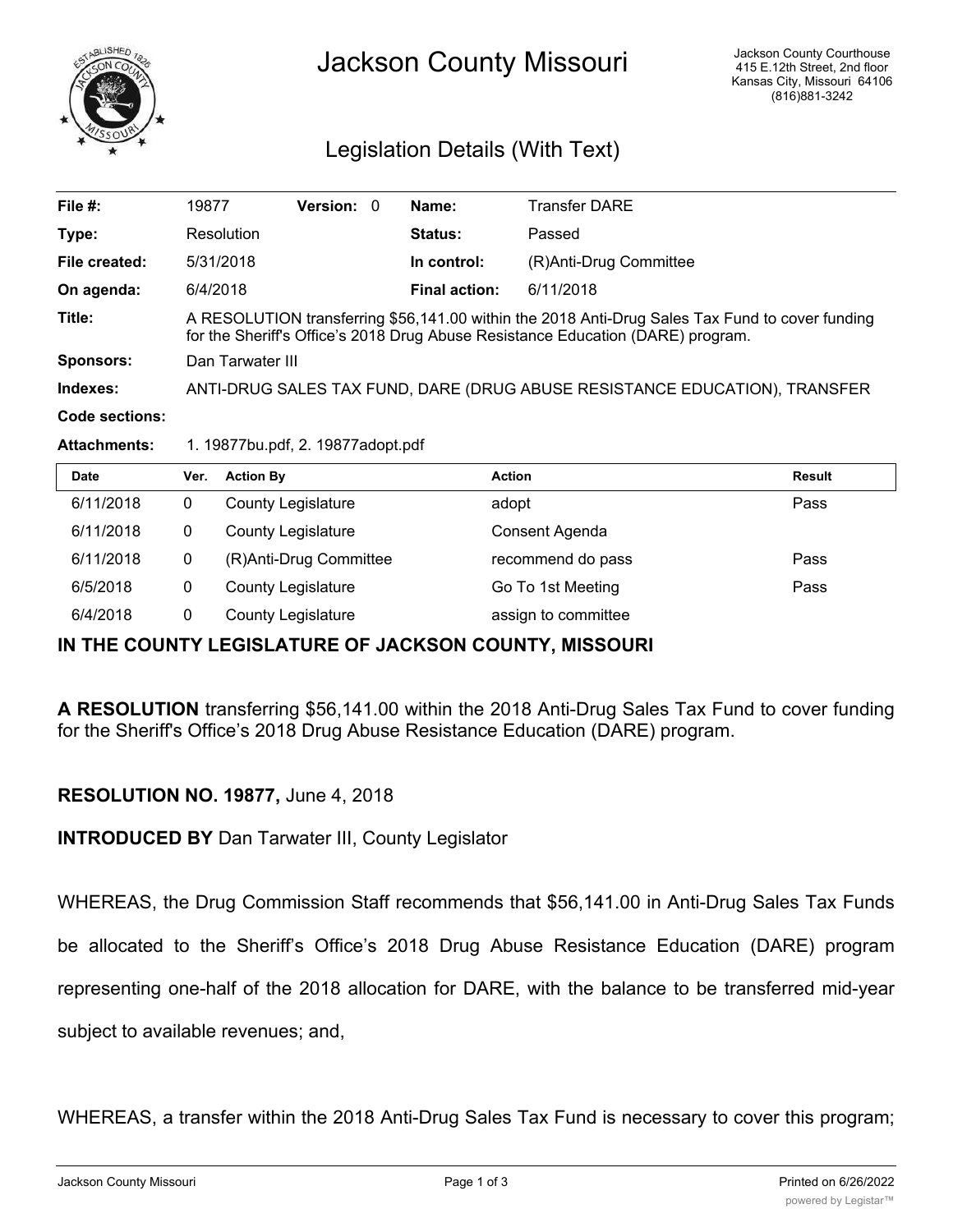now therefore,

BE IT RESOLVED by the County Legislature of Jackson County, Missouri, that the following transfer be made within the 2018 Anti-Drug Sales Tax Fund:

| DEPARTMENT/DIVISION                                          | <b>CHARACTER/DESCRIPTION</b>       |       | <b>FROM</b>              | <u>TO</u>                     |                         |
|--------------------------------------------------------------|------------------------------------|-------|--------------------------|-------------------------------|-------------------------|
| Anti Drug Sales Tax Fund<br><b>COMBAT - DARE</b><br>008-4403 | 56005 - Community Crime Prevention |       | \$56,141                 |                               |                         |
| <b>Sheriff DARE</b><br>008-4204                              |                                    | 55010 | <b>Salaries</b>          |                               | Regular                 |
| 008-4204                                                     |                                    | 55040 | \$                       |                               | \$40,769<br><b>FICA</b> |
| 008-4204                                                     |                                    | 55050 | 3,119<br>\$              |                               | Pension                 |
| 008-4204                                                     |                                    | 55060 | 5,802<br><b>Benefits</b> |                               | Insurance               |
| 008-4204                                                     |                                    |       | 55070                    | \$4,481                       | Unemployment Insurance  |
| 008-4204                                                     |                                    | 55110 |                          | \$<br>Compensation            | 204<br>Workmen's        |
| 008-4204                                                     | 55150                              |       | <b>Disability</b>        | $\mathfrak{S}$<br>653<br>Long | Term                    |
| 008-4204                                                     |                                    | 57190 | Apparel                  | 204<br>\$<br>\$               | Wearing<br>909          |

### ..Enacted and Approved

Effective Date: This Resolution shall be effective immediately upon its passage by a majority of the Legislature.

## APPROVED AS TO FORM: